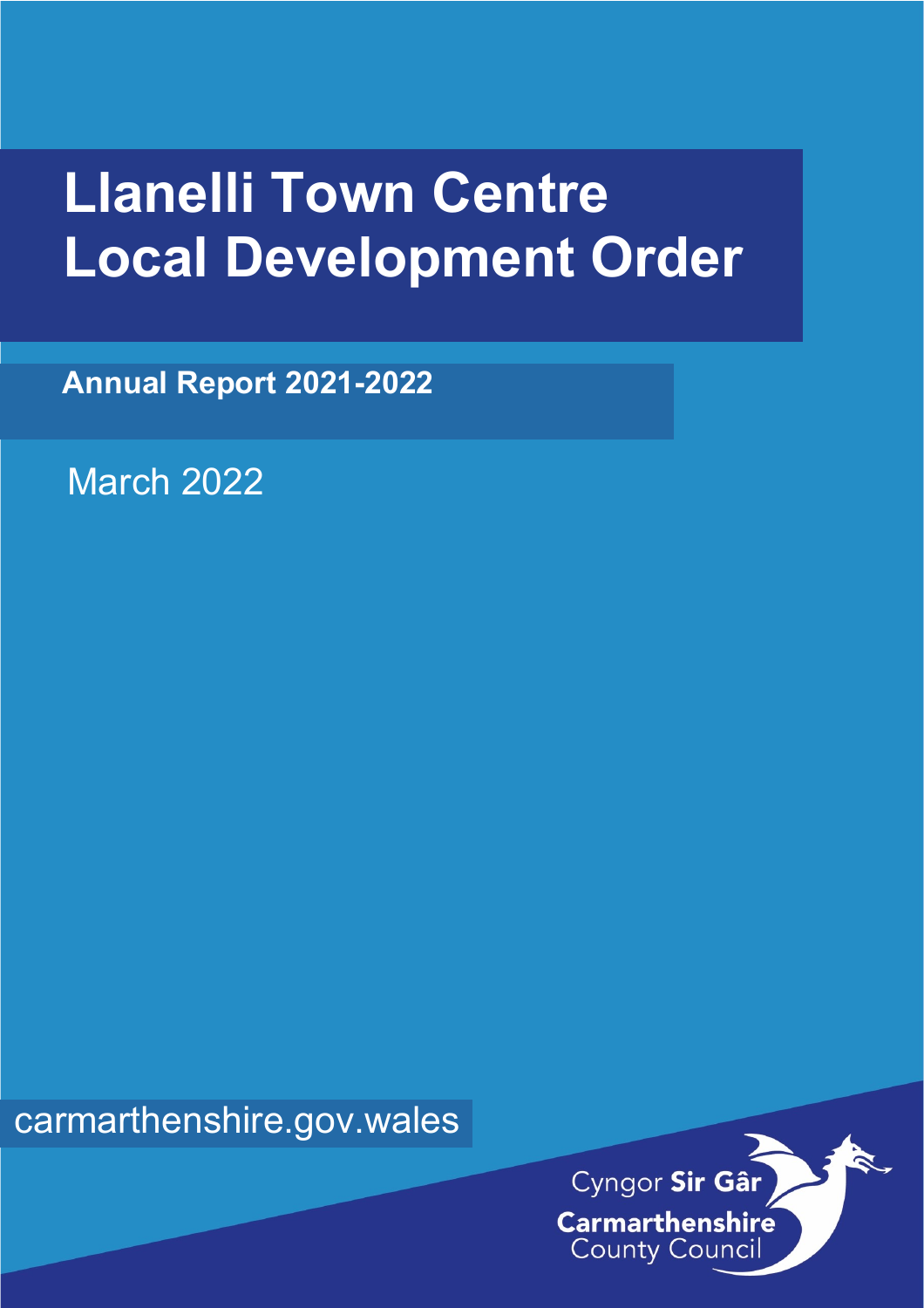# Contents

| 1.0  |  |
|------|--|
|      |  |
|      |  |
|      |  |
| 2.0. |  |
|      |  |
|      |  |
|      |  |
|      |  |
| 3.0  |  |
|      |  |
|      |  |
|      |  |
|      |  |
|      |  |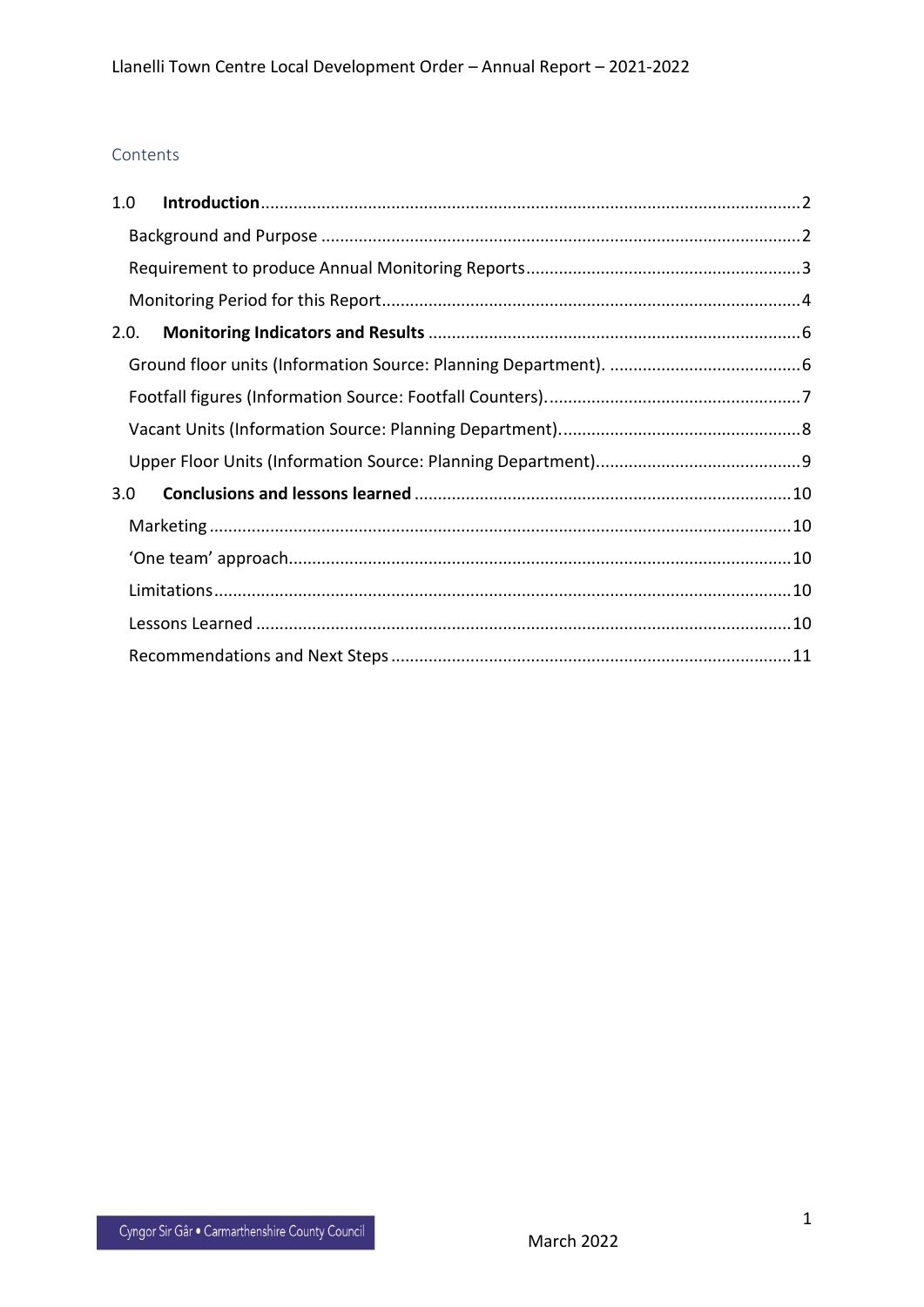# <span id="page-2-0"></span>1.0 Introduction

# <span id="page-2-1"></span>Background and Purpose

1.1 A 'Town Centre Task Force' was established by Carmarthenshire County Council with a view to overseeing the regeneration of Llanelli Town Centre. A key issue that the Task Force has been seeking to address is the number of vacant retail units in the town centre. Consideration was given to the potential contribution that a shift in planning policy could make to facilitating investment and helping in incentivising development.

1.2 The Llanelli Town Centre Local Development Order (Llanelli TC LDO) acknowledges a shifting role for Llanelli Town Centre to that of a destination and living environment as well as a retail centre. It seeks to introduce a permissive planning regime that would allow specified changes of use to take place without the applicant having to apply for planning permission.

1.3 Having been through a public consultation, the Llanelli TC was approved (adopted) by Carmarthenshire County Council. The Llanelli TC LDO was launched in February 2019.

1.4 The Llanelli TC LDO was active for a period of three years from its adoption. Development that commences while the Llanelli TC LDO is in effect may be completed and/or continued after this three-year period. Once the Llanelli TC LDO has expired, however, no new changes of use will be allowed under its terms without conventional planning permission. The '3 year period' is from February 1 2019 to 28 February 2022. A public notice (dated 2 February 2022) confirmed that the 3 year period was at an end at that the LPA would not be taking any further applications for certificates of conformity after 23:59 on 28 February 2022.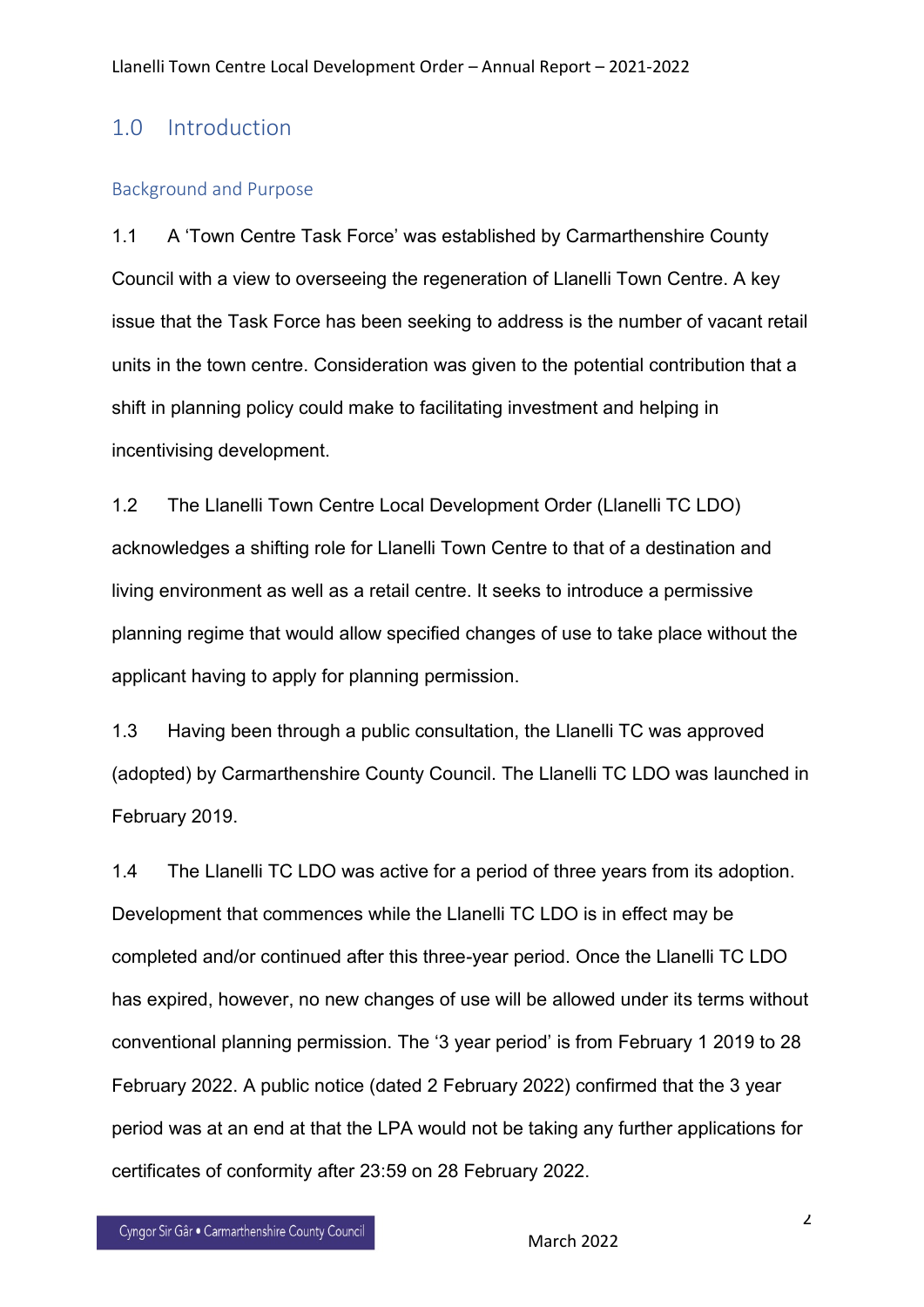1.5 The Llanelli TC LDO grants *conditiona*l planning permission for specified uses in ground and upper-floor units. It is envisaged that the Llanelli TC LDO, in permitting a wide range of compatible uses, will help to increase occupancy levels and footfall in the town centre. The Llanelli TC LDO does not grant approval for external works.

1.6 The Llanelli TC LDO is subject to a two-stage process – mainly in recognition of the other regulatory regimes that may be relevant outside of planning permission – eg building regulations approval. Proposals cannot commence until a Commencement Notice Approval is issued by the Council, irrespective of whether a Certificate of Conformity has been issued. A Certificate of Conformity will last for 3 years and should the proposal not commence before the end of that period then it will lapse. In terms of policy alignment to the Llanelli TC LDO, it can be considered that the main measure of alignment and success of the Llanelli TC LDO in planning policy terms is at the Certificate of Conformity stage. The fee is £90.00, which is payable at Certificate of Conformity stage. [More information is available on this](https://www.carmarthenshire.gov.wales/home/council-services/planning/llanelli-town-centre-local-development-order-ldo/#.X9MxtqZLHIU)  [webpage.](https://www.carmarthenshire.gov.wales/home/council-services/planning/llanelli-town-centre-local-development-order-ldo/#.X9MxtqZLHIU)

#### <span id="page-3-0"></span>Requirement to produce Annual Monitoring Reports

1.7 The Welsh Government doesn't prescribe the format by which Local Authorities should prepare monitoring reports for Local Development Orders (LDOs). However, the circular 'Local Development Orders: Guidance for Local Planning Authorities (circular 003/2012)' does provide some general guidance on the content of such reports and where they should be published. The circular states that reports should be published in accordance with section 76 of the Planning and Compulsory Purchase Act 2004 and should form part of a Local Planning Authority's (LPA)'s Annual Planning Performance Report.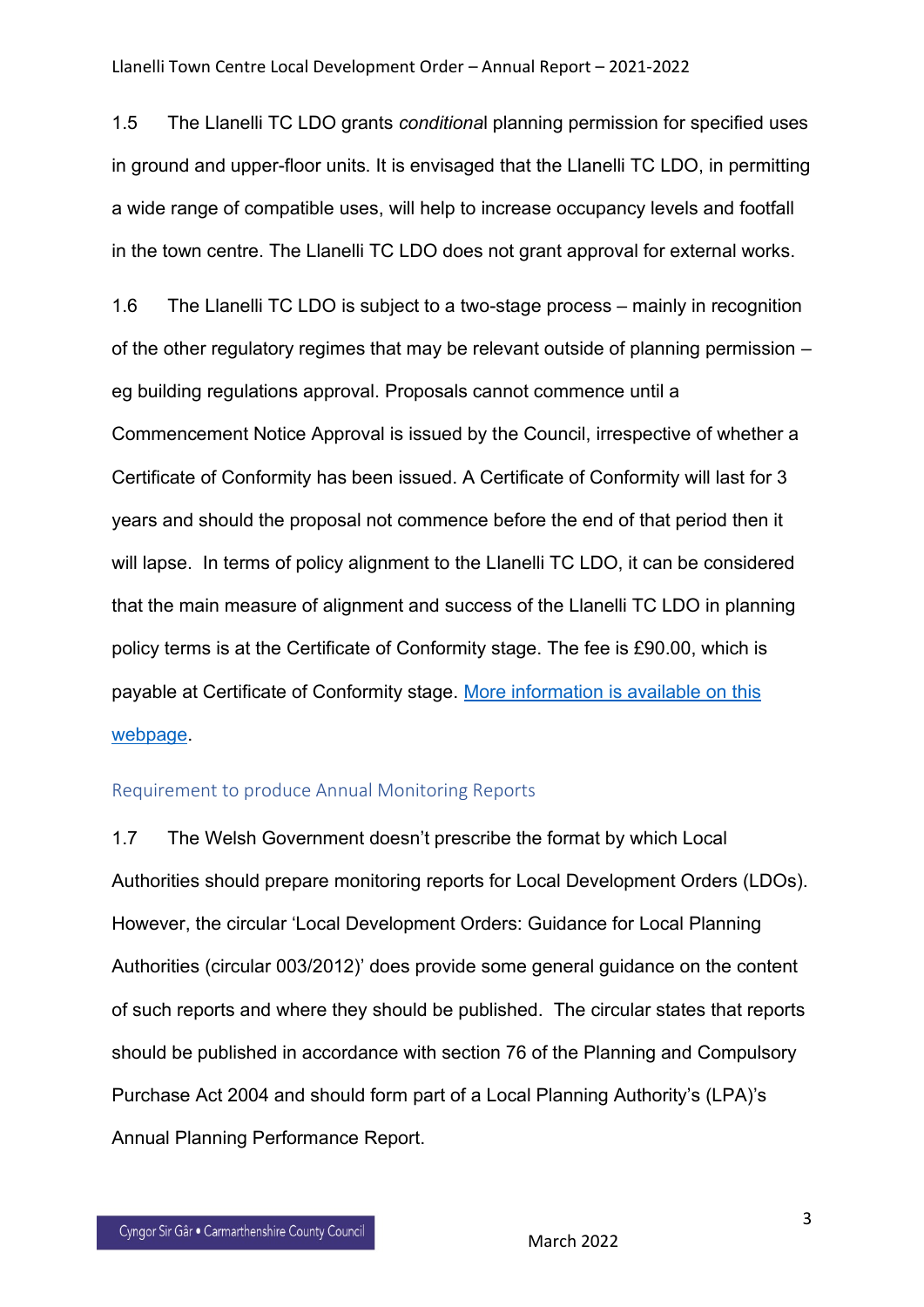1.8 Of note within the circular is this extract from paragraph 1.27 *"LPAs will also be obliged to report each year to the Welsh Government on the extent to which it is achieving its purpose as part of the Annual Monitoring Report. The form and content of the report as it relates to LDOs has not been prescribed but is left to the reasonable discretion of LPAs"*.

1.9 Also reference is given to paragraph 2.20 of the circular : "*LPAs will be required (Schedule 4A, para 5) to prepare an Annual Report on the extent to which any adopted LDO is achieving its purpose. This will form part of the annual monitoring report required to be published under section 76 of the 2004 Act. It is not intended to prescribe the form and content of the report, but it should consider how successful the LDO has been in securing improvements to development management in the context of the Statement of Reasons. In particular, the report could address benefits arising to stakeholders, the effects of development on the environment, and matters relating to developer performance under the LDO."*

#### <span id="page-4-0"></span>Monitoring Period for this Report

1.10 A 2019-2020 Llanelli TC LDO Monitoring Report was produced previously which covered the monitoring period 1 February 2019 to 31 December 2020. This Report was sent to all of the recipients listed on the Llanelli TC LDO notification list and the Llanelli Town Centre Task Force secretariat, together with the Welsh Government's Planning Department. The 2019-2020 [Report is available on this](https://www.carmarthenshire.gov.wales/home/council-services/planning/local-development-order-ldo/#.X9MxtqZLHIU) [webpage.](https://www.carmarthenshire.gov.wales/home/council-services/planning/local-development-order-ldo/#.X9MxtqZLHIU)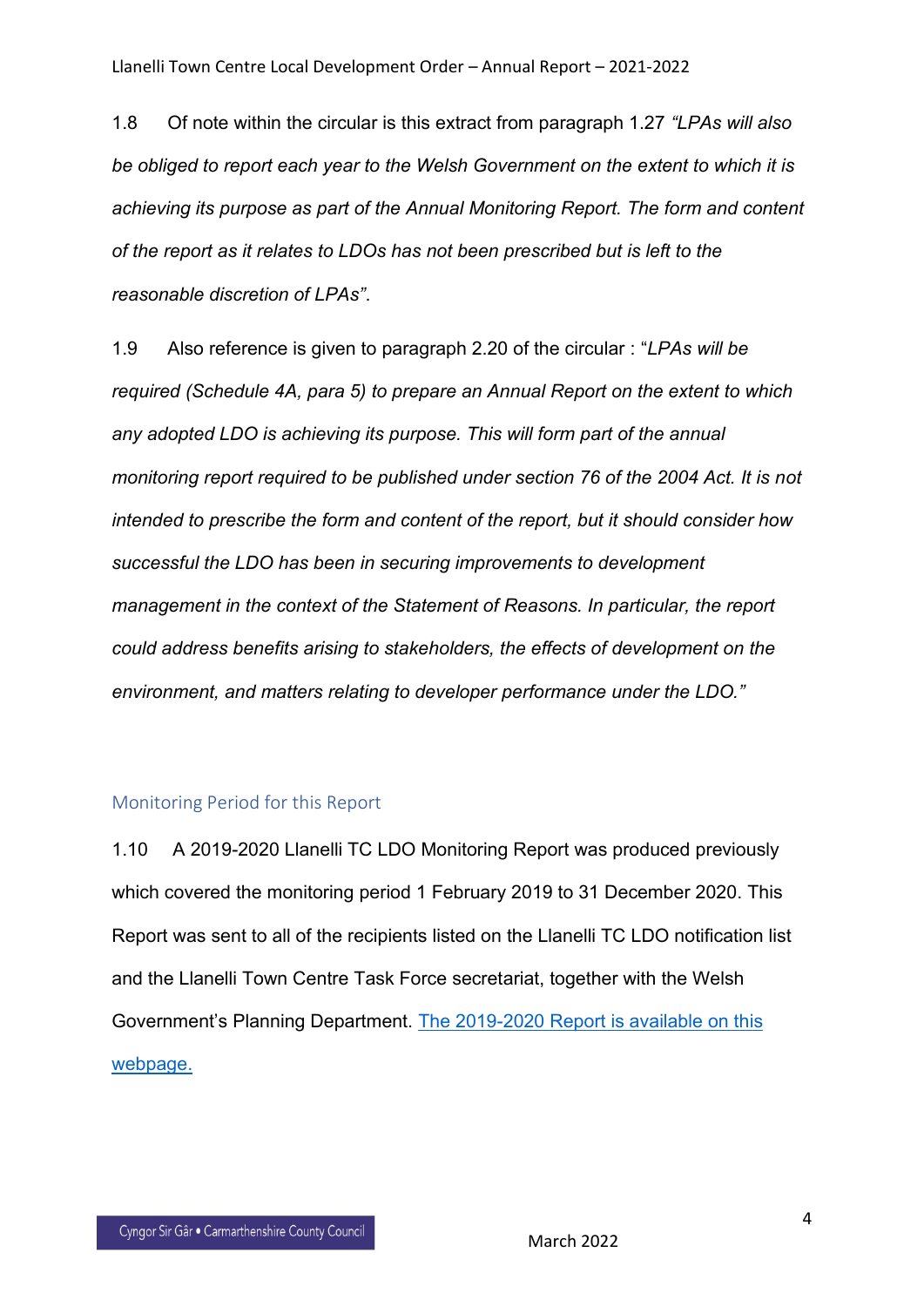1.11 This second Annual Report (2021-2022) will cover monitoring period 2 (i.e. January 1 2021 to February 28 2022). It will be published in the same way as the 2020-2021 report (see paragraph 1.10 above). Whilst not formally inviting comments on the content of this Report, the Council would be happy to receive any feedback and as such any comments should be sent to

[forward.planning@carmarthenshire.gov.uk.](mailto:forward.planning@carmarthenshire.gov.uk)

1.12 This [2021-2022 Report is also available on this webpage.](https://www.carmarthenshire.gov.wales/home/council-services/planning/local-development-order-ldo/#.X9MxtqZLHIU)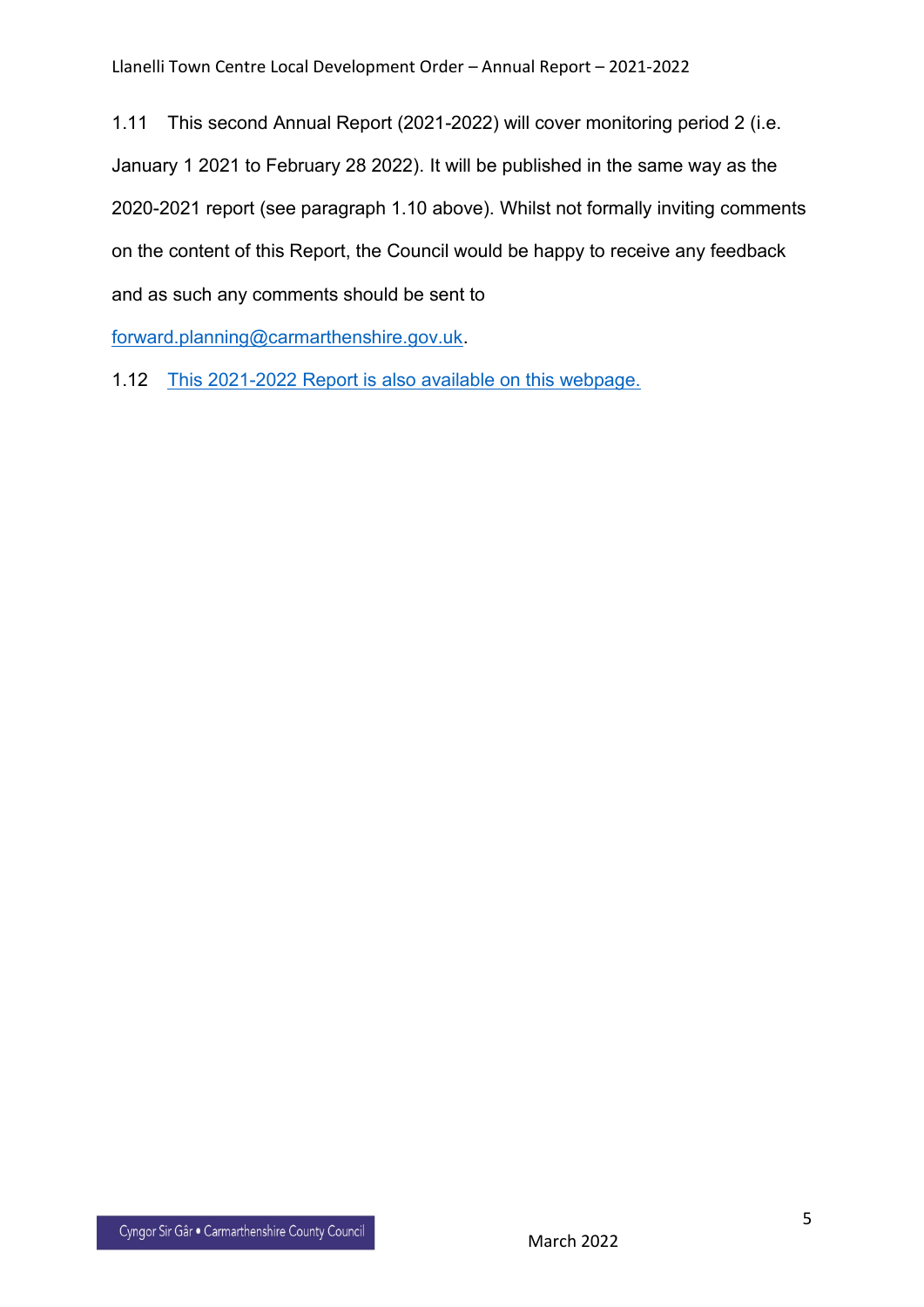# <span id="page-6-0"></span>2.0. Monitoring Indicators and Results

2.1 The below is extracted from Paragraph 1.4 of the Llanelli TC LDO (and is also set out in paragraph 2.6 within the Statement of Reasons): *" After three years, the LDO will be considered a success if two or more of the following changes have occurred in the LDO area:*

- *Five or more vacant ground-floor units have been issued with Certificates of Conformity;*
- *Annual footfall has increased within the LDO area;*
- *The number of vacant ground-floor units has decreased within the LDO area;*
- *Three or more upper floor vacant units have been issued with Certificates of Conformity– this includes flats and residential uses – use class C3"*

# <span id="page-6-1"></span>Ground floor units (Information Source: Planning Department).

2.2 In regards the number of **vacant ground-floor** units that have been issued with Certificates of Conformity, the Council issued 7 Certificates of Conformity in monitoring period 1 (i.e. 2019-2020) with 5 of these having a ground floor focus (it is understood that 4 of these 5 were vacant at the time). In monitoring period 2 (i.e. 2021-2022), a further 5 Certificates of Conformity have been issued – with 2 of these having a ground floor focus (both were understood to be vacant at the time). The application references within monitoring period 2 are: PL/01557 and PL/01759. Reference should be made to paragraph 2.10 of this Report as 1 application under planning reference PL/03229 had a mix of upper and lower floor proposals.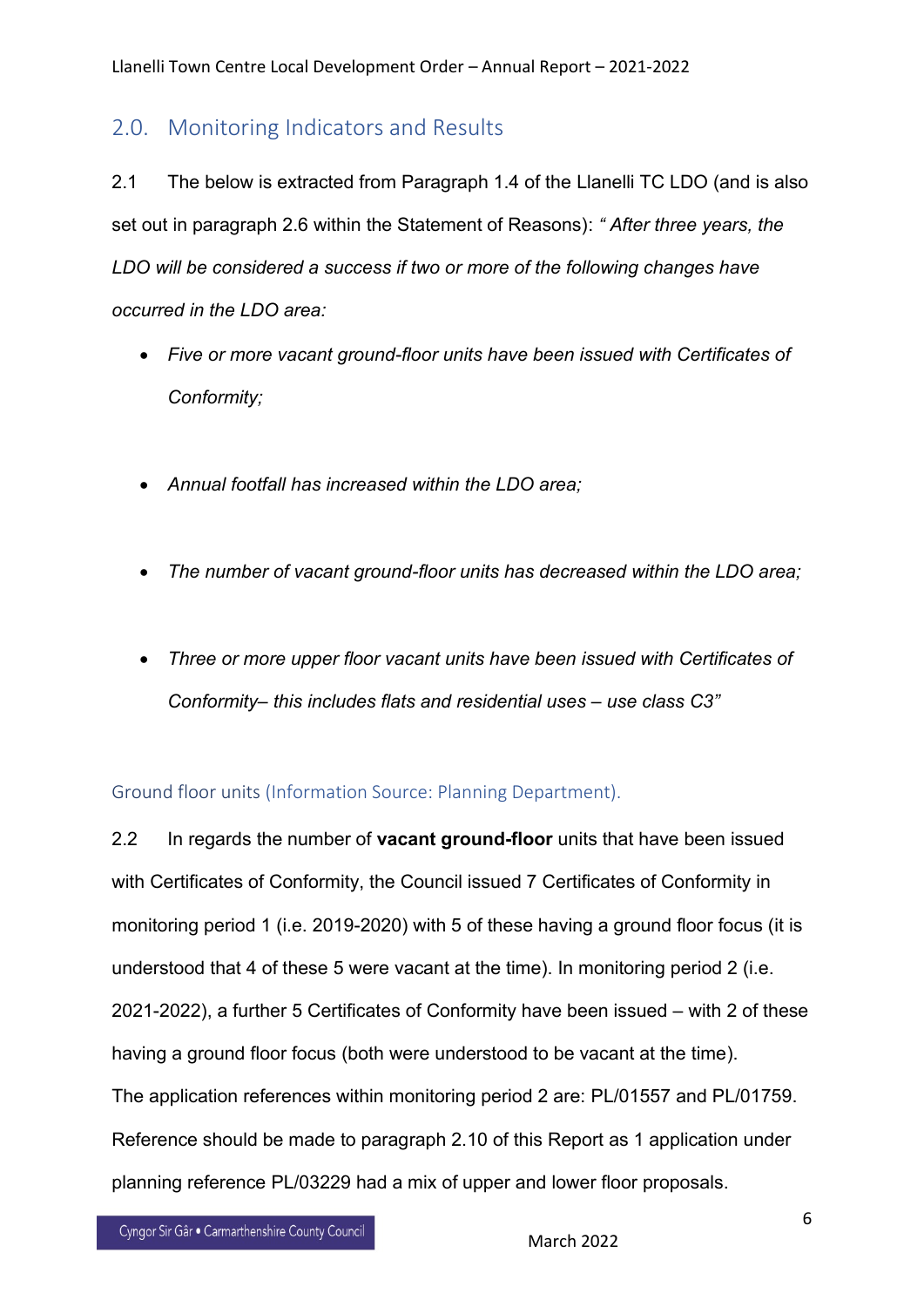#### <span id="page-7-0"></span>Footfall figures (Information Source: Footfall Counters).

2.3 In regards **footfall**, it should be noted there are counters placed at Vaughan Street, Stepney Street West and Stepney Street East. The total footfall data is based on volume rather than numbers of individual persons visiting the town centre. Percentages comparisons are provided. Regard should be made to Annual Report 1 and the clear impact that Covid-19 has had on footfall.

2.4 To provide an 'up to date' analysis in terms of footfall within monitoring period 2 (and to review the festive period), it can be noted that the footfall in December 2021 was up 10.9% from December 2020. December 2021 footfall was 26.32% lower than December 2019 and 23.96% lower than December 2018. Again results must take into account Covid-19 matters.

2.5 The total annual footfall for the period starting January 2021 to end December 2021 was 4.1% higher than for January 2020 to December 2020. January 2021 to December 2021 was 30.25% lower than January 2019 to December 2019 and 30.89% lower than January 2018 to December 2018. Again results must take into account Covid-19 matters.

2.6 The above data is intended to provide a guide and should be read with the awareness of the wider work and efforts of the Town Centre Task Force and the Business Improvement District (BID) / Ymlaen Llanelli. The work done in terms of organising events etc in the Town Centre is noted and in this regard the Llanelli TC LDO should be seen as part of a wider package of interventions.

2.7 Unfortunately, due to the impact of Covid-19, there are limitations upon the degree to which figures can be used for comparison from 2019 to 2022.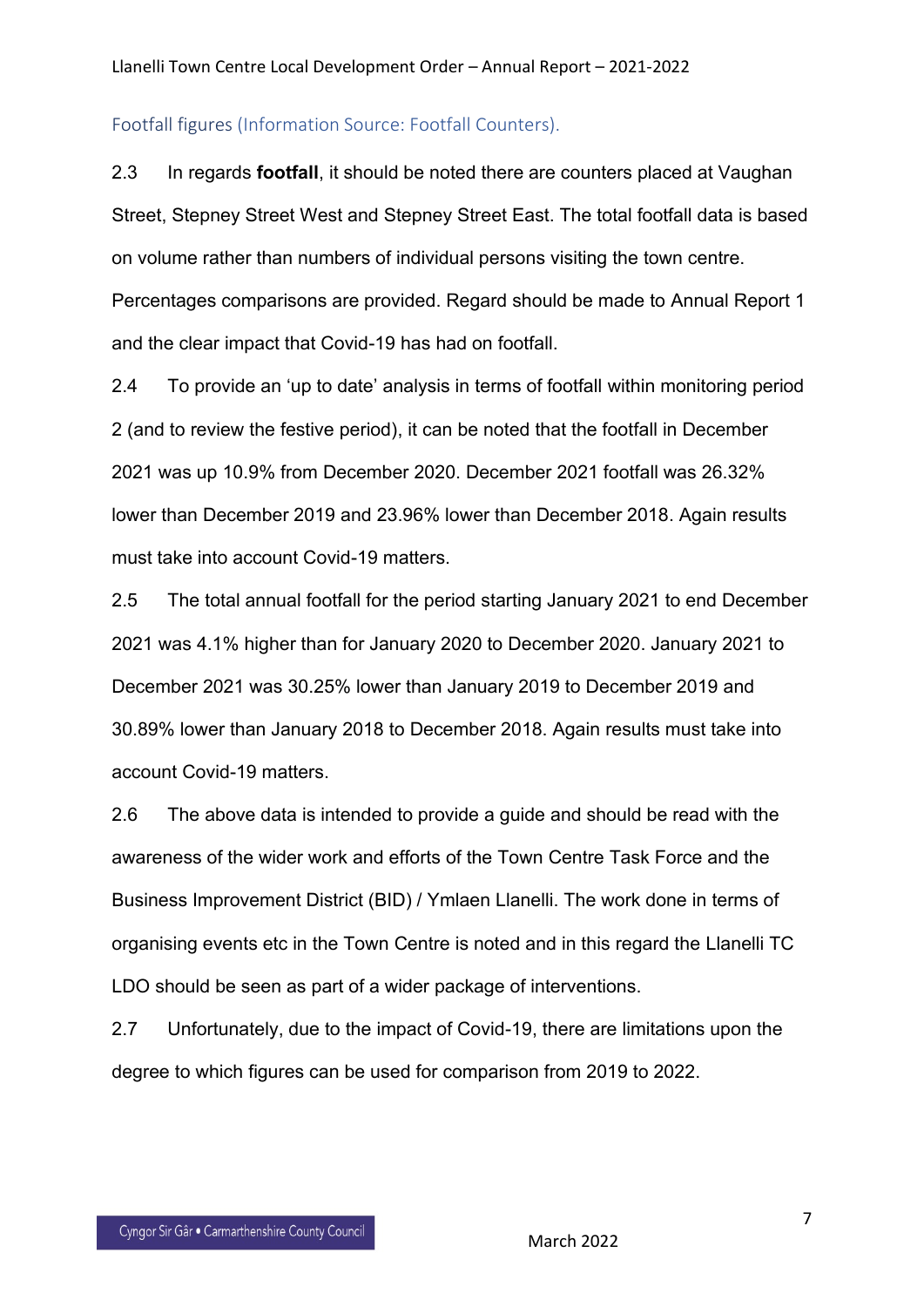<span id="page-8-0"></span>Vacant Units (Information Source: Planning Department).

#### 2.8 In regards **vacant units**, [reference is made to the Carmarthenshire Town](https://www.carmarthenshire.gov.wales/home/council-services/planning/planning-policy/annual-monitoring-report-amr/#.X9OHLqZLHIU)

[Centre Retail Audits on this webpage.](https://www.carmarthenshire.gov.wales/home/council-services/planning/planning-policy/annual-monitoring-report-amr/#.X9OHLqZLHIU) These represent the best available data for vacancy levels within Llanelli Town Centre, albeit the study area is a larger area that the Llanelli TC LDO Area itself (i.e. it is based on the Town Centre boundary as set out within the LDP). With regards, Llanelli – notable analysis is as follows. (Note figures rounded). \*Note there was a clerical error with the information published in the 2019-2020 Annual Report – notably the number of units within the LDO Area.\*

- March 2018 : number of units in the study area: 390, 15 % vacant.
- March 2019 : number of units in the study area: 389, 16% vacant.
- March 2020 number of units in the study area: 391, 18% vacant.
- September 2020 : number of units in the study area: 391, 22% vacant.
- December 2020 : number of units in study area: 387, 22% vacant.
- March 2021 (site visit in July 2021) : number of units in the study area: 386, 21 % vacant.
- September 2021: number of units in the study area: 386, 20 % vacant.
- March 2022: number of units in the study area: 387, 19% vacant.

2.9 Further to the above, an officer analysis has been undertaken on the Llanelli TC LDO area itself. The results are set out below. (Note - figures rounded).

- March 2018 : number of units in the study area: 172, 20 % vacant.
- March 2019 : number of units in the study area: 172, 20% vacant.
- March 2020 : number of units in the study area: 172, 24% vacant.
- September 2020: number of units in the study area: 172, 33% vacant.
- December 2020 : number of units in study area: 168, 32% vacant.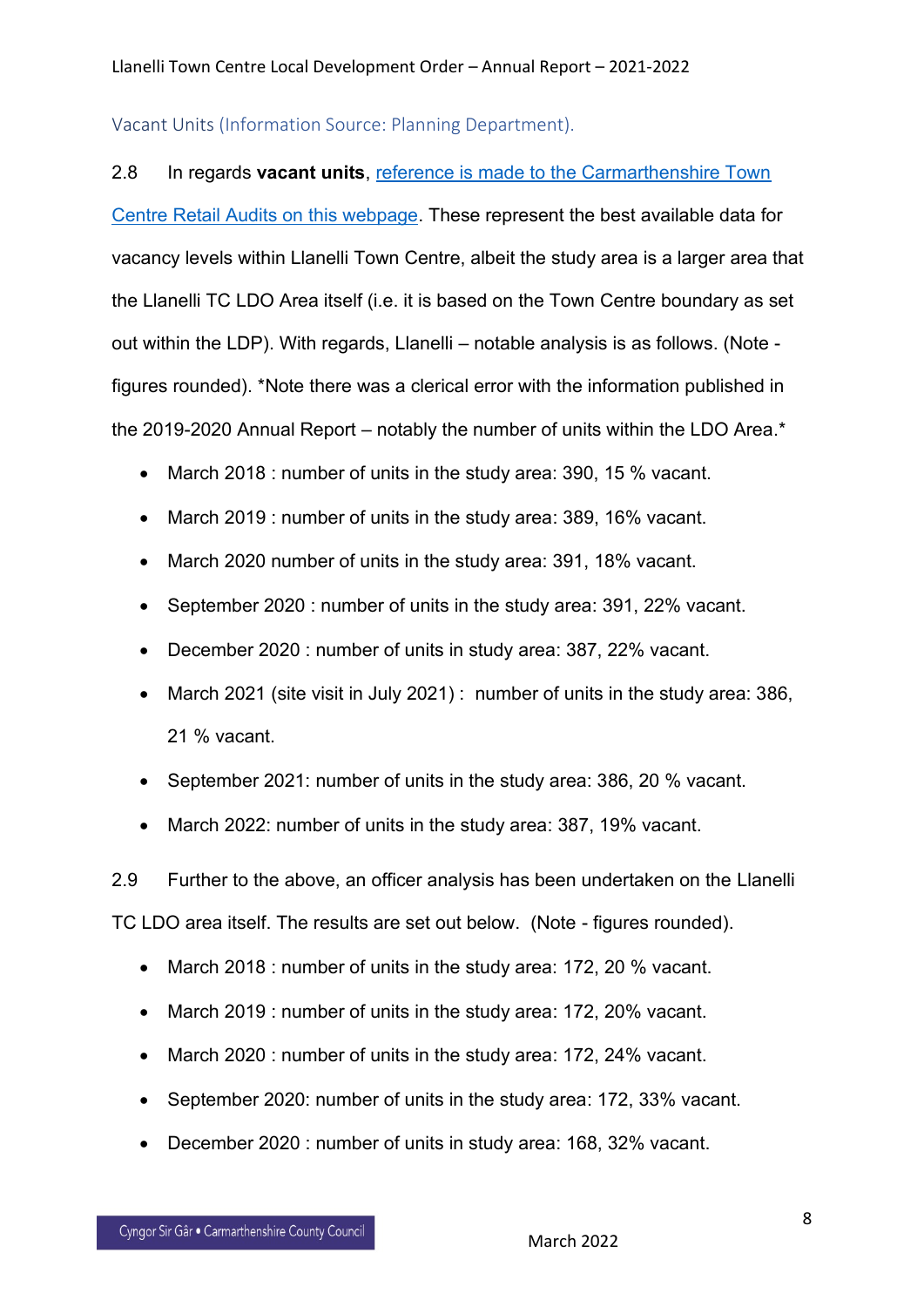- March 2021 (site visit in July 2021) : number of units in the study area: 167, 30% vacant.
- September 2021: number of units in the study area: 167, 31 % vacant.
- March 2022: number of units in the study area: 167, 27% vacant.

# <span id="page-9-0"></span>Upper Floor Units (Information Source: Planning Department).

2.10 In regards upper floor vacant units that have been issued with Certificates of Conformity, a total of 7 Certificates of Conformity were issued in monitoring period 1. 2 of these had an upper floor residential focus and it is understood that the 2 were vacant at the time. Within monitoring period 2, a further 5 have been issued with Certificates of Conformity. 3 of these had a residential upper component and it is understood that the 3 were vacant at the time. The references are: PL/03078 and PL/03075. Also, PL/03229 is a multi-floor mixed use scheme.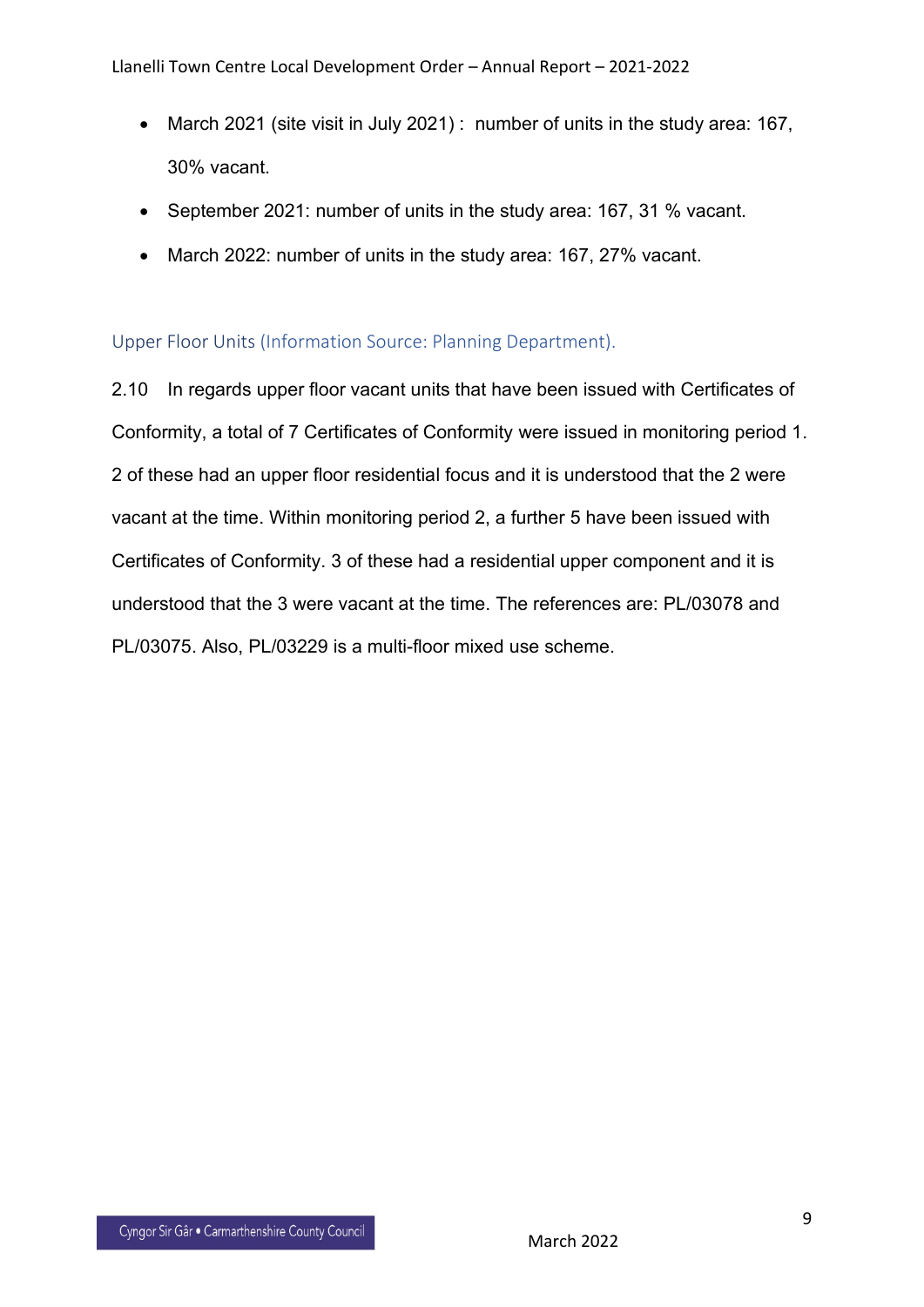# <span id="page-10-0"></span>3.0 Conclusions and lessons learned

# <span id="page-10-1"></span>**Marketing**

3.1 One of the key elements that required improvement is marketing/awareness raising of the Llanelli TC LDO. It is not considered that this should be done in isolation by the LPA.

### <span id="page-10-2"></span>'One team' approach

3.2 Internally for the Council, the development and rolling out of the Llanelli TC LDO has required a one-team approach in terms of Forward Planning, Information Management, Development Management and Regeneration. An area based approach (Llanelli) as opposed to a section / departmental based approach, has allowed for this to happen.

#### <span id="page-10-3"></span>Limitations

3.3 Limitations on the usage of the Llanelli TC LDO (particularly in terms of upper floor residential) can include financial viability and ownership of units. Furthermore, the Llanelli TC LDO only allows internal changes of use and does not waiver the requirement to obtain 'non planning' related consents.

#### <span id="page-10-4"></span>Lessons Learned

3.4 In terms of statistics, of the 5 Commencement Notice Approvals issued since the LDO started in 2019, it is understood that all 5 have been enacted (albeit 44 Stepney Street appears to be vacant at present). It should be noted that whilst the LPA is not taking any new applications for Certificates of Conformity since 28/2/22, those with existing Certificates of Conformity but have not yet been issued with a Commencement Notice Approval can still apply for Commencement Notice Approval subject to meeting the requirements set out in the Certificate of Conformity.